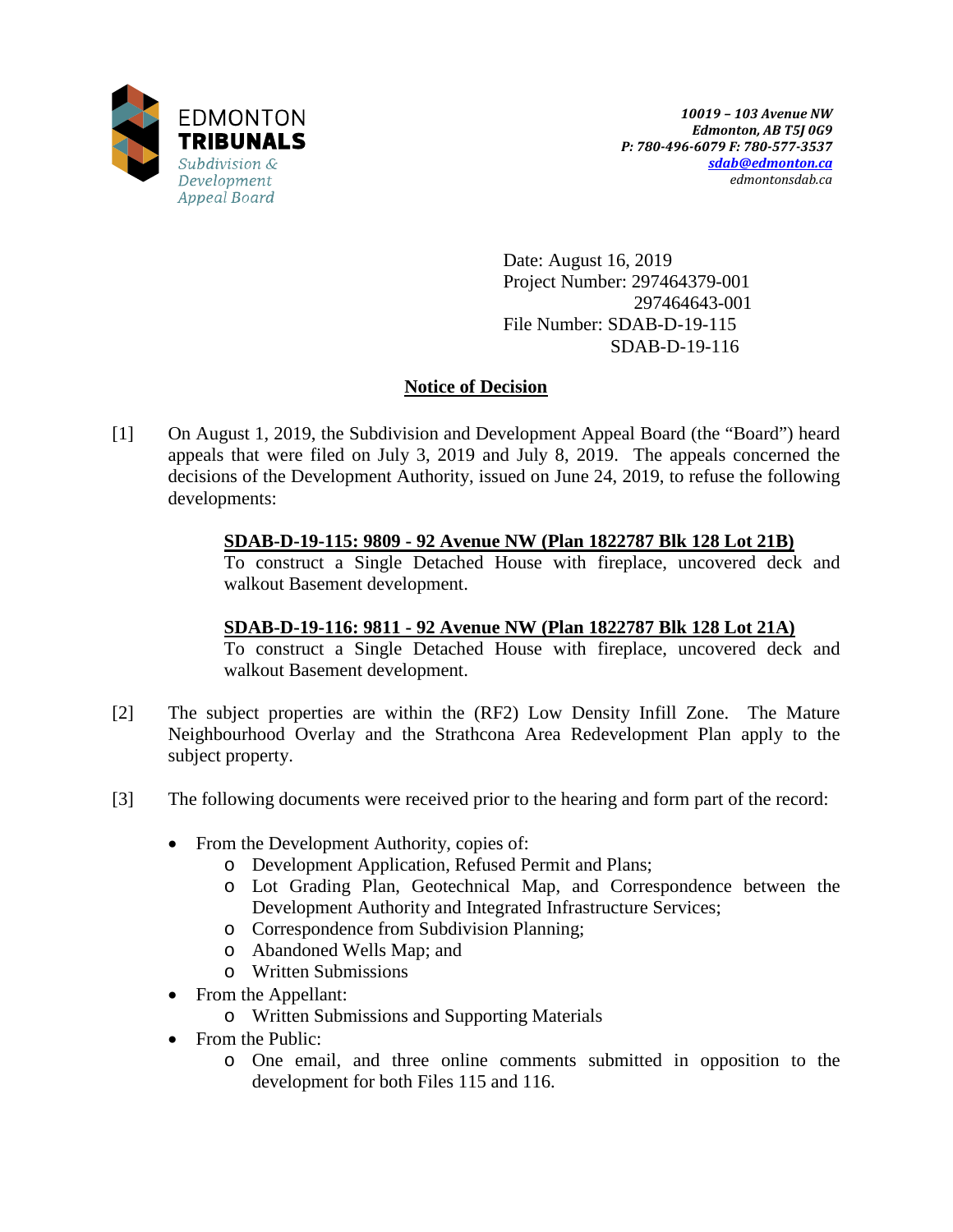- [4] The following exhibits were presented during the hearing and form part of the record:
	- Exhibit "A" Email in opposition from an affected party.
	- Exhibit "B" Photographs submitted by an adjacent property owner.

## **Preliminary Matters**

- [5] At the outset of the appeal hearing, the Presiding Officer confirmed with the parties in attendance that there was no opposition to the composition of the panel.
- [6] The Presiding Officer outlined how the hearing would be conducted, including the order of appearance of parties, and no opposition was noted. The Presiding Officer explained that evidence for SDAB-D-19-115 and SDAB-D-19-116 will be heard together but will be considered as two separate appeals.
- [7] The appeal was filed on time, in accordance with section 686 of the *Municipal Government Act*, RSA 2000, c M-26.

## **Summary of Hearing**

- *i) Position of the Appellant, Franken Homes, represented by Mr. S. Franken and Mr. U. Franken*
- [8] Millcreek/Strathcona is one of the many mature neighbourhoods within the City that offer a unique combination of nature, culture and access to important infrastructure such as trails, bike lanes and public transportation, all in proximity to both Whyte Avenue and downtown. The unique homes and high quality of life for residents attract people to this neighbourhood.
- [9] They have been working closely with the Development Officer to eliminate all nonessential variances. However, their clients specifically requested a flat roof and a walk out basement because of the unique characteristics of the lot, elevation and scenic views. The flat roof will enable their clients to utilize the third storey (as opposed to a pitched roof that only offers two and a half storeys). The walkout will enable them to easily access and store the bikes that they depend on for their primary mode of transportation.
- [10] The proposed development will enhance the neighbourhood and encourage more urban density (as opposed to urban sprawl).
- [11] The subject development previously proposed an attached Garage via a breezeway, which would have required more variances. However, due to discussions with the Development Officer, the Appellant decided to proceed with a detached Garage, therefore, those variances were no longer needed.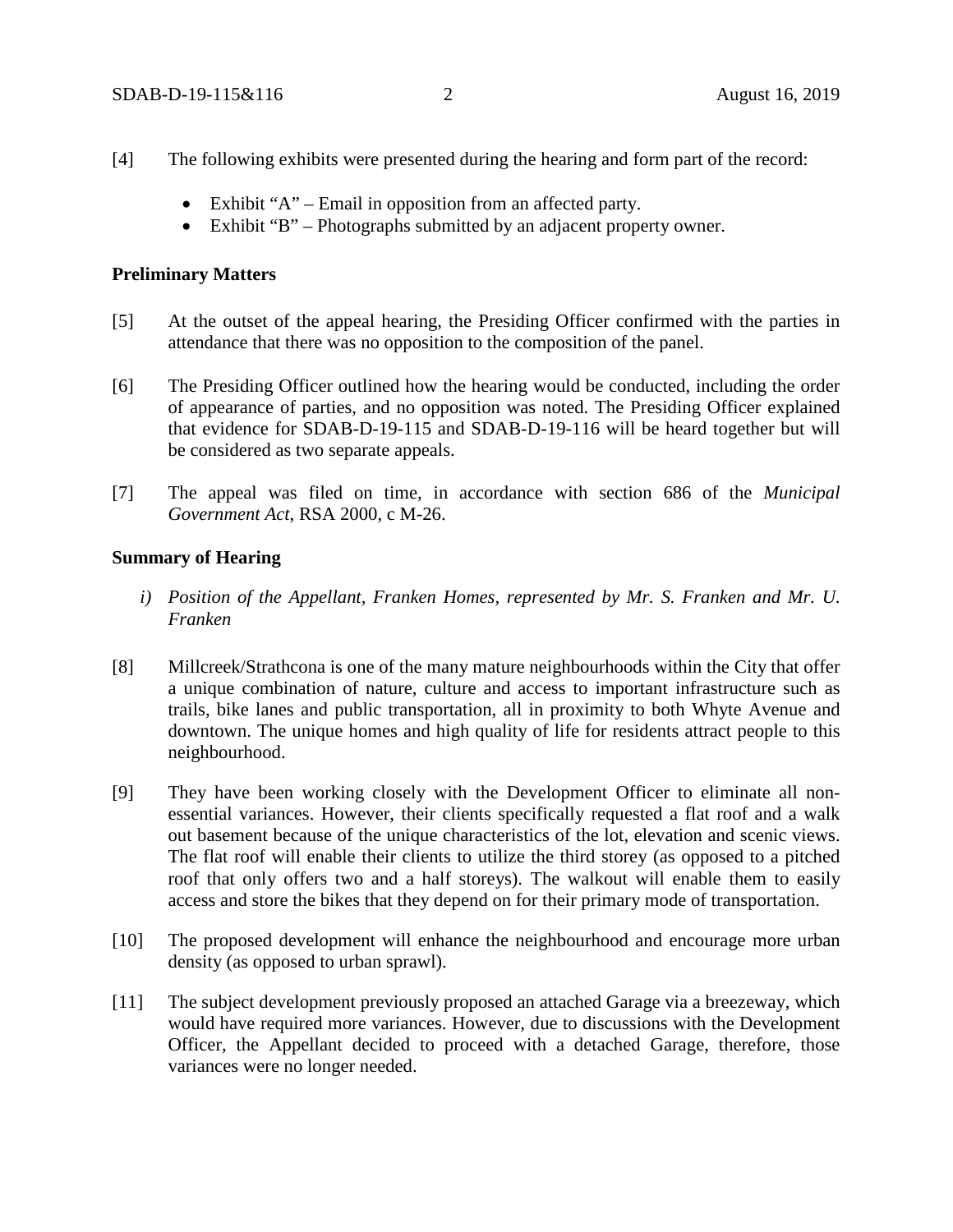- [12] Regarding the required Height variance, the Appellant explained that the allowable Height is 8.9 metres and they are requesting 9.75 metres, equating to a variance of 0.85 metres. The Appellant expressed confusion about how the Development Authority determines its Height measurements. A rendering of a slanted roof requiring no variances was juxtaposed next to a flat roof requiring a variance, yet the two roof types appear visually to be of the same Height.
- [13] They previously built houses with the slanted roof and it reduces the functionality of the third Storey space. Flat roofs allow for a third Storey that provides a greater functional space to meet the demands of how people live in today's world, while providing a low maintenance outdoor living space.
- [14] The Appellant referred to photographs of other comparable three Storey, over-height developments, including existing precedents in the Belgravia and Millcreek/Strathcona areas.
- [15] They spoke to neighbouring property owners who indicated that they did not have a concern with the proposed development. However, one neighbour indicated he would prefer to see a duplex built on the subject Site.
- [16] Regarding the privacy screening, the proposed development has a front balcony that is set back from the street and will not impact privacy on the neighbours' rear yard. Adding the required screening to the upper floor balcony would negatively impact the view of downtown and the ravine.
- [17] Regarding the Height of the unenclosed step, they stated that the proposed project includes a steel open riser from street level to front door. Due to the elevation of the lot, a 1.0 metre allowance would not work for such a steep access. In their view, the incline of this lot is unique and provides an opportunity to open up the basement with natural light. The walkout basement would also provide their clients with direct access to bike lanes and trails.
- [18] The Appellant referenced the City's Municipal Development Plan, and provided an overview of how the subject development aligns with the City's vision and policies for increasing livability.
- [19] The Appellant provided the following information in response to questions from the Board:
	- a. Referencing Picture 1.1 from their materials, the Appellant stated that the Development Officer had explained that the mid-point is calculated from the sloped roof, which is approximately 1/3 the Height of the taller cantilevered roof. Upon further questioning from the Board, the Appellant acknowledged that if Height is calculated from the mid-point of this cantilevered roof, a minor variance may be required. The Appellant also acknowledged that the Picture 1.1 rendering would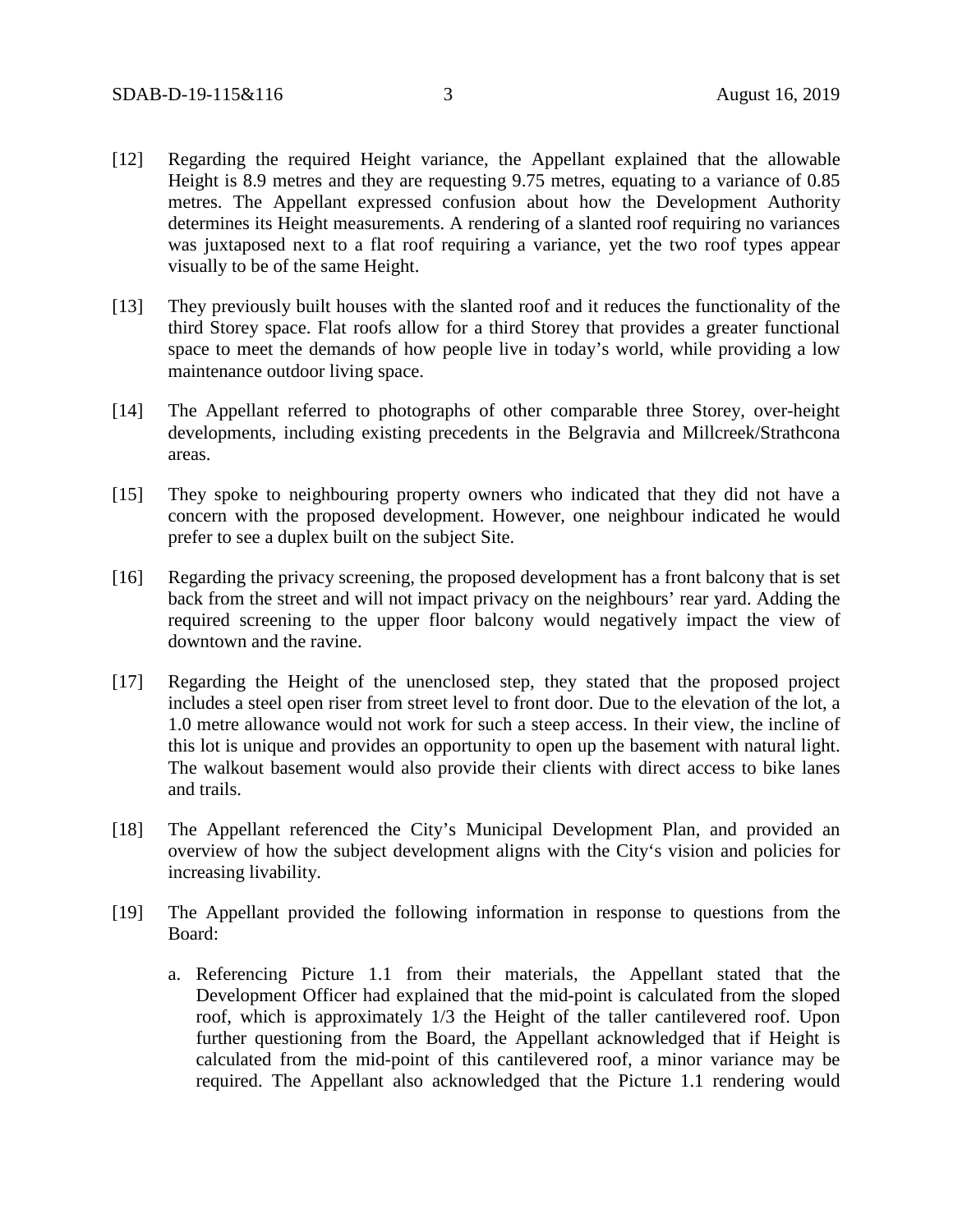require a separate variance for the dormer that protrudes extensively beyond the sloped roof.

- b. The City did not outline the landscaping that is required, but the front yard will have some concrete with grass and planters. The Board noted that section 55 sets out the landscaping regulations that will govern the subject development.
- c. The Board noted that none of the pictures of similar houses show a rear walkout with front yard dugout that result in the impression of a four Storey Single Detached House from the street. The Board questioned whether any of the houses in the pictures required Height variances. The Appellant stated that the subject property is located on a sloped lot and the elevation presents a design challenge. However, if needed, they are prepared to alter the elevation.
- d. The Appellant did not speak to the most affected adjacent neighbor to the west; however, that property owner submitted an online response in opposition to the development.
- e. The proposed third Storey balcony will project further than the adjacent neighour's upper floor balcony. As such, in lieu of traditional privacy screening that would hamper the client's view of the ravine, the fireplace wall directly adjacent to the neighbour's property will serve as a form of privacy screening.
- f. The Appellant is willing to add additional privacy screening if required. They are agreeable to the suggested conditions of the Development Officer and any imposed conditions by the Board.

## *ii) Position of Affected Property Owners in Opposition of the Appellant*

## Mr. B. Murphy

- [20] Mr. Murphy lives across the street from the subject Site. He previously sent an email in opposition to the proposed development to the Development Officer. He did not receive any direct consultation from the Appellant. The Notice of Hearing from this Board was the only correspondence he received regarding the proposed development.
- [21] The Board noted that due to recent amendments to the Mature Neighbourhood Overlay regulations, community consultation is now coordinated by the Development Authority, although developers/applicants may still elect to do their own form of consultation. To ensure that Mr. Murphy's email to the Development Officer would be included in the appeal file, the Board recessed to provide Mr. Murphy an opportunity to submit the email he sent to the Development Officer (Exhibit "A").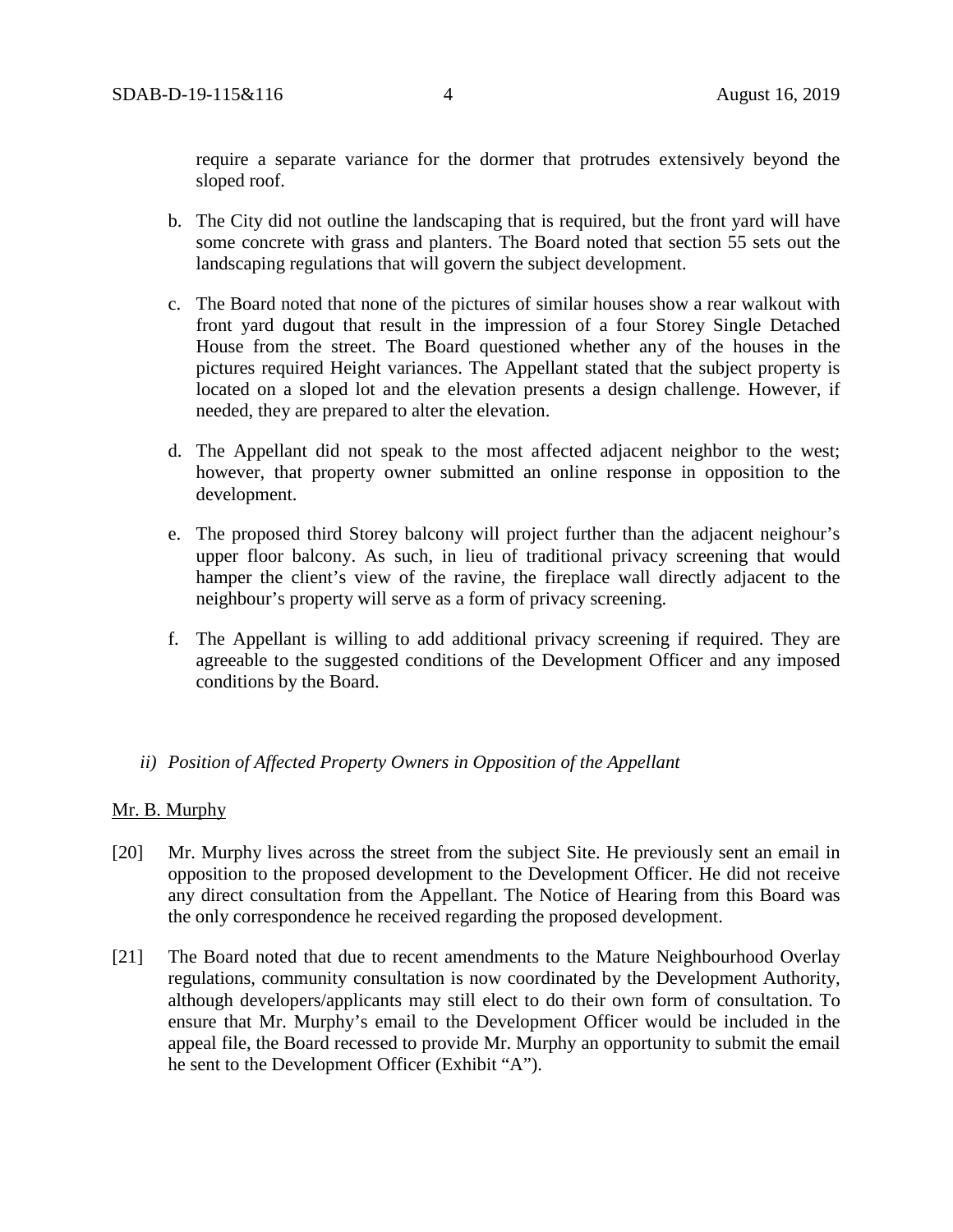- [22] Upon reconvening, Mr. Murphy questioned the number of storeys for the proposed development.
- [23] Mr. Murphy disagreed with the Appellant's submission that there are several front attached garages in the area. He is aware of only one.
- [24] Mr. Murphy also sought clarification regarding privacy screening. The Presiding Officer explained that based on the Appellant's submissions, the intent is for the fireplace wall to screen the adjacent properties, though there will be no such screening between the two proposed subject developments.
- [25] Mr. Murphy expressed concern that the rooftop amenity space will overlook his property across the street. In his view, it is unclear as to whether all required variances have been addressed and he was not confident that the proposed development will be built according to the plans.

#### Mr. R. Kostek

- [26] Mr. Kostek lives adjacent to the subject Site. The neighbourhood is populated with a variety of different sized lots, and he is not opposed to infill developments if they follow the regulations of the *Edmonton Zoning Bylaw* ("*Zoning Bylaw*)*.*
- [27] He submitted a series of photographs (Exhibit "B") that show an abundance of vegetation on the subject property. He would like the vegetation to remain, but there is no provision regarding landscaping for the subject property.
- [28] He has received no information as to how the variances will not impact the neighbours, and noted that the two most affected neighbours have not had any consultation with the Appellant.
- [29] He expressed concern regarding overgrown weeds on the subject site, as well as maintenance of the lot and sidewalk.
- [30] Much of the information presented to the Board during the hearing was new to him. Based on what he has heard and seen, the proposed development has the appearance of a four storey house. The required variances should not be granted, as in his view, the proposed development will not enhance the neighbourhood.
- [31] Mr. Kostek provided the following information in response to questions from the Board:
	- a. He confirmed that his house is immediately east of the subject Site. He is concerned that his property will be shadowed by the proposed development and that the proposed upper floor balcony will overlook his rear deck and his front porch.
	- b. He understood that there will be no privacy screening between the two houses being developed.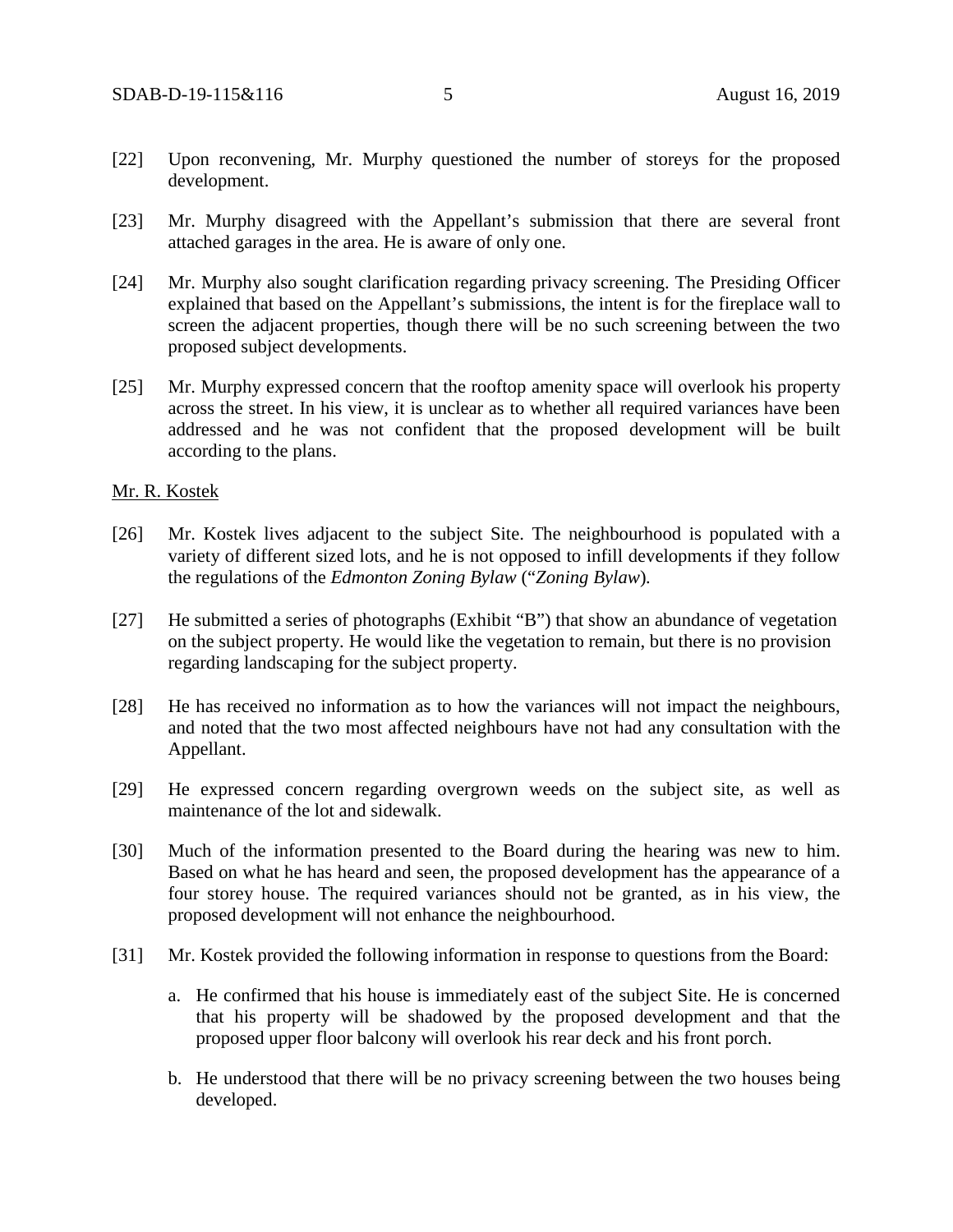#### *iii) Position of the Development Officer, Mr. Joselito*

[32] The Development Authority did not appear at the hearing and the Board relied on Mr. Joselito's written submission.

#### *iv) Rebuttal of the Appellant*

- [33] In response to the privacy screening concerns, the Appellant submitted that the City has strict guidelines for ensuring that privacy issues are addressed. On the outer walls adjacent to the neighbouring properties, there are piano windows so that occupants of the subject property cannot see inside their neighbours' properties. Referring to the plans, the Appellant noted that drawings of the left side elevation demonstrate how these windows have been placed much higher to avoid impact upon neighbouring properties.
- [34] On the west side, the deck will be set back 1.0 metres.
- [35] The Board referred to section 55.2(g), which states: "all Yards visible from a public roadway, other than a Lane, shall be seeded or sodded". The Appellant confirmed that they are agreeable to comply with this regulation. Although the proposed plans appear to show the front yard finished with concrete, they would be agreeable to a condition requiring that the front yard be seeded or sodded and to the concrete notation being removed from the stamped plan.

## **Decision**

[36] The appeal is ALLOWED and the decision of the Development Authority is REVOKED. The development is GRANTED as applied for to the Development Authority, subject to the following CONDITIONS:

1. All yards visible from a public roadway, other than a Lane, shall be seeded or sodded (Section  $55.2(g)$ ).

- 2. Detached Garage requires a separate permit.
- 3. Geotechnical conditions and advisement:

The developer and owner should be aware that geotechnical information on slope stability and recommendations concerning related development restrictions are intended to preserve the integrity of the slopes and to improve the long term viability of the properties. Such information would be expected to reduce uncertainty and better-define the risk of slope instability for their properties and the proposed developments.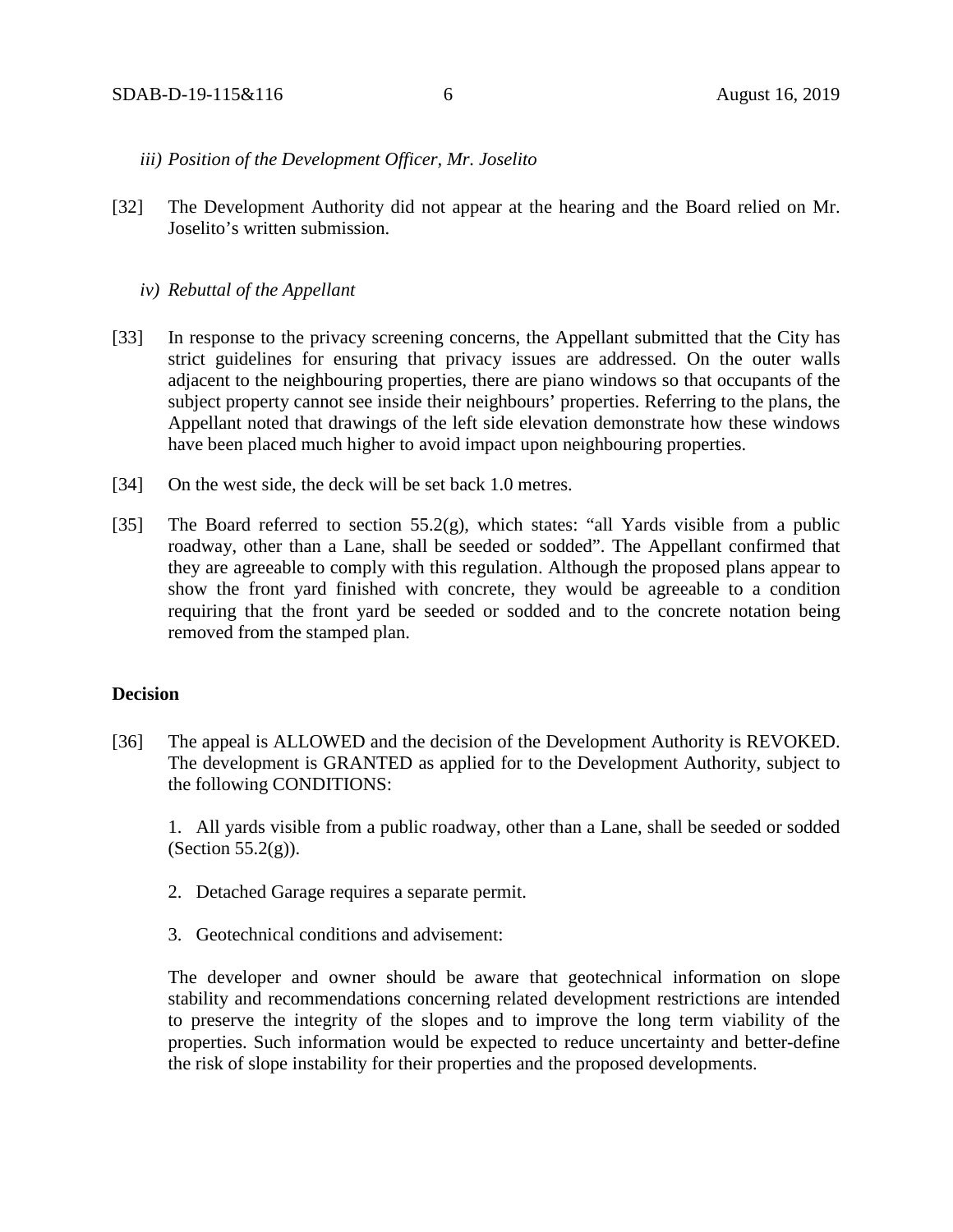Proper management of water at the site will be of high importance in order to reduce the risk of erosion and instability. Discharge water from roof leaders, downspouts, and sump pump discharge spouts should be connected to the storm sewer system, where possible. It is recommended that restrictions on water features be adhered should development at this site be allowed, as follows:

- 1. No 'Swimming Pool' shall be constructed or installed, where 'Swimming Pool' refers to a swimming pool, ornamental pond, or other water retention structure.
- 2. No permanent sprinkler or irrigation systems shall be constructed or installed. Water must also not be allowed to accumulate or pond on the property.
- 3. Where the construction or installation of a swimming pool or other water retention structure is proposed, supporting geotechnical information should be provided to the City for review and approval as part of a development application.
- 4. The developers and owners should be aware that site-specific geotechnical engineering investigation and inspections by qualified geotechnical personnel would reduce uncertainty and risk relative to the proposed development and the design and construction of the foundations for the proposed structures. In general, good local construction techniques and practices must be employed in accordance with proper engineering design.
- 5. Importantly, should development be approved to proceed, the applicants must be aware that they are fully responsible to mitigate all geotechnical risks to surrounding properties and structures. Notably, all design and construction measures, including retaining structures and temporary shoring to support the basement excavation must suitably protect neighbouring properties, structures and infrastructure from any adverse impacts during construction.

### TRANSPORTATION ADVISEMENTS:

- 1. Access for future development must be to the adjacent alley in conformance with the Mature Neighbourhood Overlay Section 814.3(17) of *Zoning Bylaw 12800*.
- 2. There are existing boulevard trees adjacent to the site that must be protected during construction, as shown on the Enclosure. For information about tree protection please refer to the City of Edmonton's web site (Trees and Construction).
- 3. There are existing stairs, walkway and retaining wall adjacent to 92 Avenue that encroach on road right-of-way. Upon redevelopment of proposed Lots 20 and 21, the existing stairs, walkway and retaining wall must be removed, as shown on Enclosure I. The owner/applicant will be required to obtain a Permit, available from Development & Zoning Services, 2nd Floor, 10111 - 104 Avenue.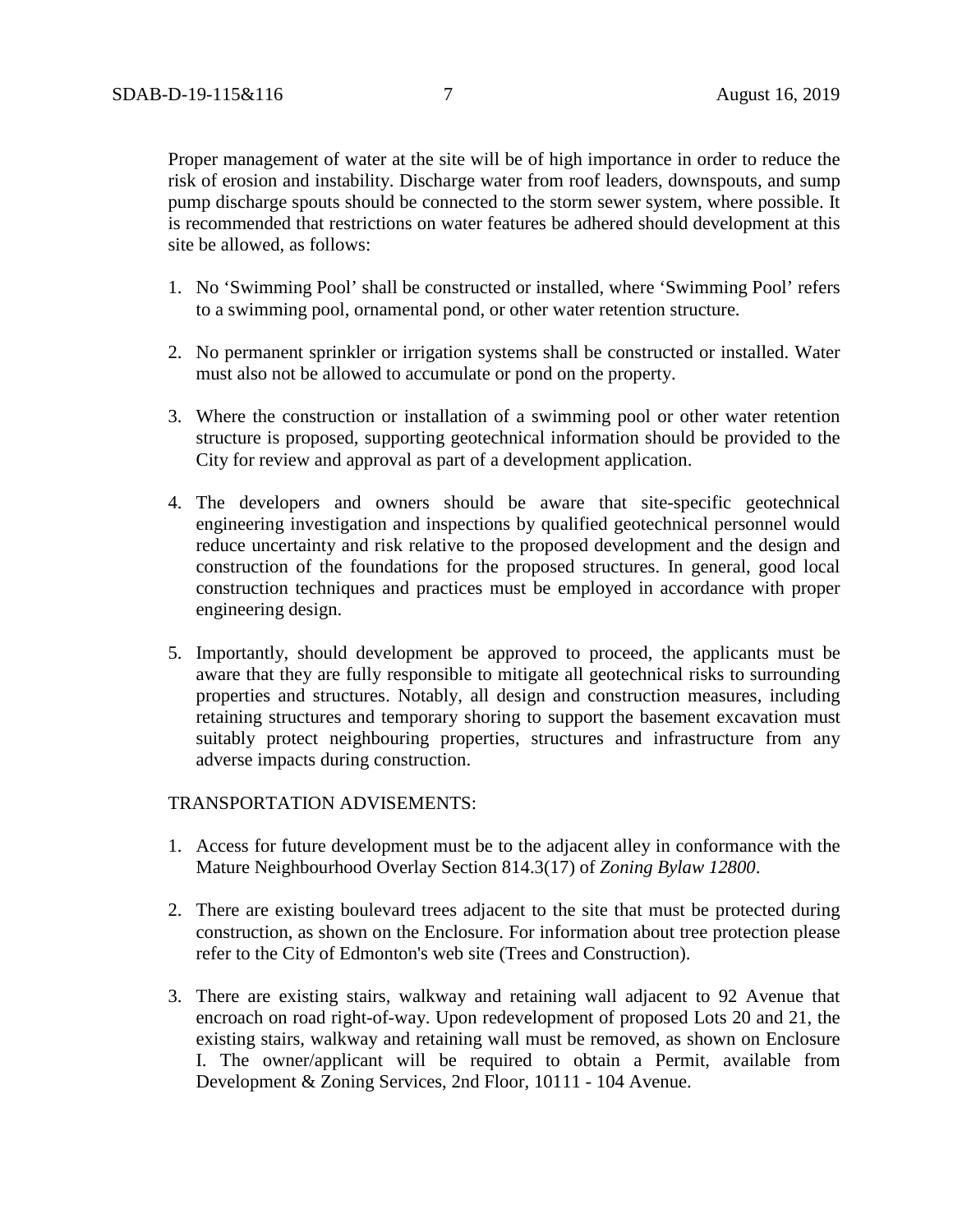4. The Strathcona neighbourhood is on the Neighbourhood Renewal program . This particular location is scheduled for reconstruction between 2019 and 2022 . Subdivision Planning recommends that the owner/applicant email BuildingGreatNeighbourhoods@edmonton.ca to coordinate any work on road rightof-way. Should you require any additional information please contact Roberta Bennett at 780-496-2612.

In granting the development the following variances to the *Zoning Bylaw* are allowed:

- 1. The maximum allowable Height of 8.9 metres as per section 814.3(5) is varied to allow an excess of 0.85 metres, thereby increasing the maximum allowed Height to 9.75 metres.
- 2. Section 814.3(8)(c) is varied to allow privacy screening as shown in the stamped approved plans for the uppermost deck.
- 3. The Height of the unenclosed steps that project into the Setback (Front) as per section  $44(1)(b)(ii)$  is varied to allow an excess of 1.4 metres.

## **Reasons for Decision**

- [37] The Development Officer refused two applications for permission to construct a Single Detached House with fireplace, uncovered deck and walkout basement on abutting lots at 9809 - 92 Avenue NW (Plan 1822787 Blk 128 Lot 21B) and 9811 - 92 Avenue NW (Plan 1822787 Blk 128 Lot 21A). The two proposed developments both require three identical variances to the *Zoning Bylaw*.
- [38] The Board considered the two appeals simultaneously and these reasons apply to both proposed developments unless otherwise indicated.
- [39] Single Detached House is a Permitted Use in the RF2 Low Density Infill Zone.
- [40] Based on the written submissions by the Development Officer, the Appellants and the affected neighbours, as well as oral clarifications provided at the in-person hearing, the Board finds that the Development Officer completed the Community Consultation as required pursuant to section 814.5(1)(a) prior to rendering his decisions.
- [41] The Development Officer refused the two development permit applications for three reasons: excess in the maximum Height (which the Development Officer cannot vary per section 11.4(1)(b) of the *Zoning Bylaw*); failure to provide the uppermost decks with Privacy Screening; and excess in the Height of the unenclosed steps that project into the Front Setback.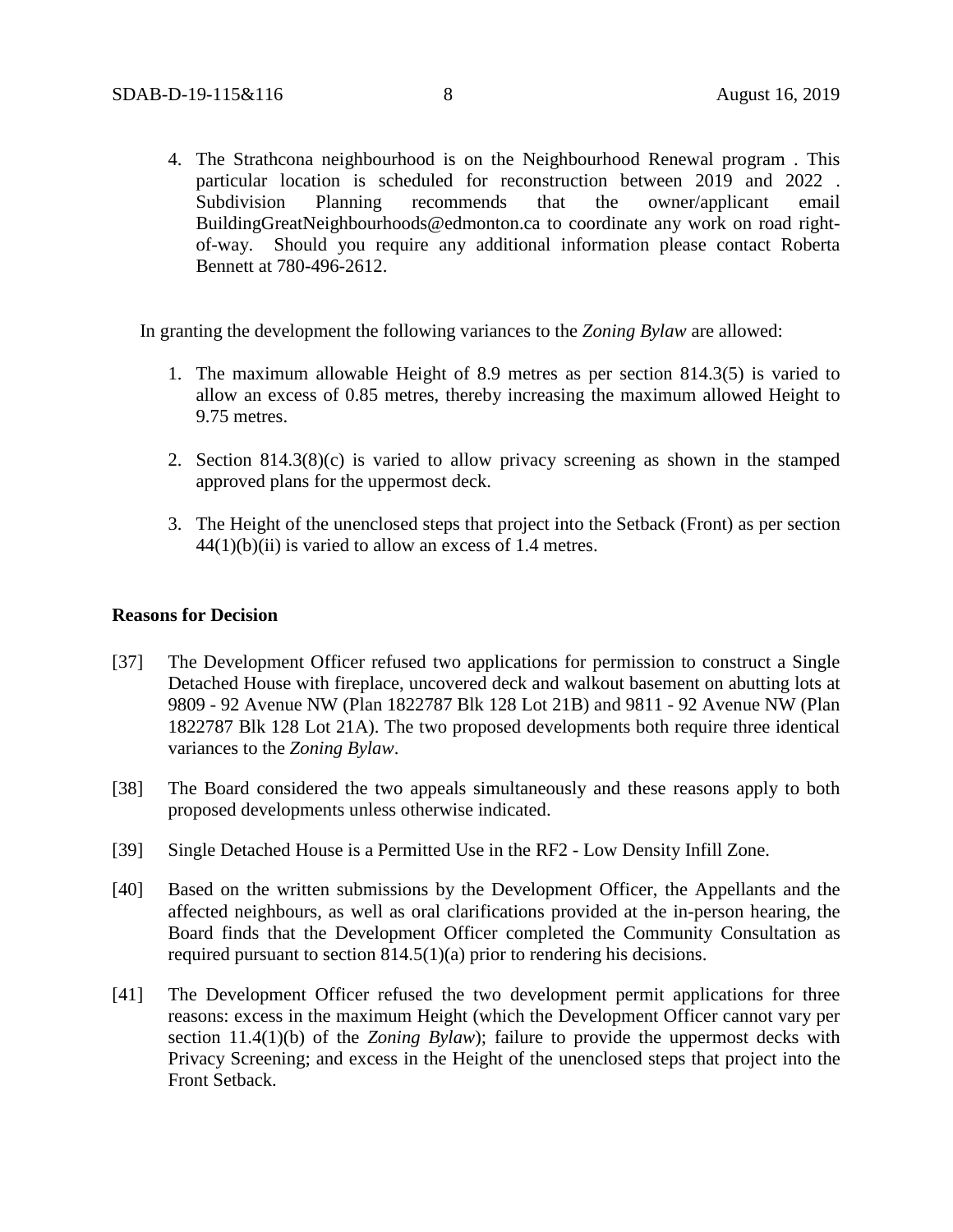- [42] The Subdivision and Development Appeal Board has the authority to vary development regulations in the *Zoning Bylaw* pursuant to section 687(3)(d) of the *Municipal Government Act* if it is determined that the proposed development will not unduly interfere with the amenities of the neighbourhood or materially affect the use, enjoyment or value of neighbouring properties.
- [43] In this case there is not a great deal of evidence before the Board one way or the other with respect to potential impacts attributable to the three requested variances.
- [44] The Board considered the Development Officer's written report as he did not attend the hearing. The three variances were identified and it was noted that he did not have authority to vary the Height. He did not provide any additional comments or rationale with respect to the refusal or the impacts, if any, of granting the three requested variances.
- [45] The Board considered the Appellants' submissions.
- [46] First, many of the Appellants' arguments dealt with their buyers' preferences and the marketability of their developments. The Board has not given weight to these arguments as the matter before it is determined by the impacts of the variances on neighbouring properties and neighbourhood amenities, not the preferences of the Appellants or their clients.
- [47] Second, the Appellants argued that the proposed development is consistent with several redevelopment policies concerning revitalization, intensification and infrastructure optimization in mature neighbourhoods found in several applicable Municipal Development Plans, including for example those enunciated in policies 3.5.1.1, 3.5.2.1, 4.2.1.1, 4.2.1.5 and 4.2.1.6. from the Plan, The Way We Grow.
- [48] These policies support the following types of objectives:
	- a) increasing the portion of new growth, to accommodate residential infill ranging from small lot single family houses to high-rise towers in selected locations;
	- b) redevelopment and residential infill that contributes to the livability and adaptability of established neighbourhoods;
	- c) supporting neighbourhood revitalization and contributing to the livability and adaptability of mature neighbourhoods;
	- d) supporting the City of Edmonton's long-term intensification efforts in established communities vis a vis schools; and
	- e) optimizing the use of existing infrastructure in established neighbourhoods.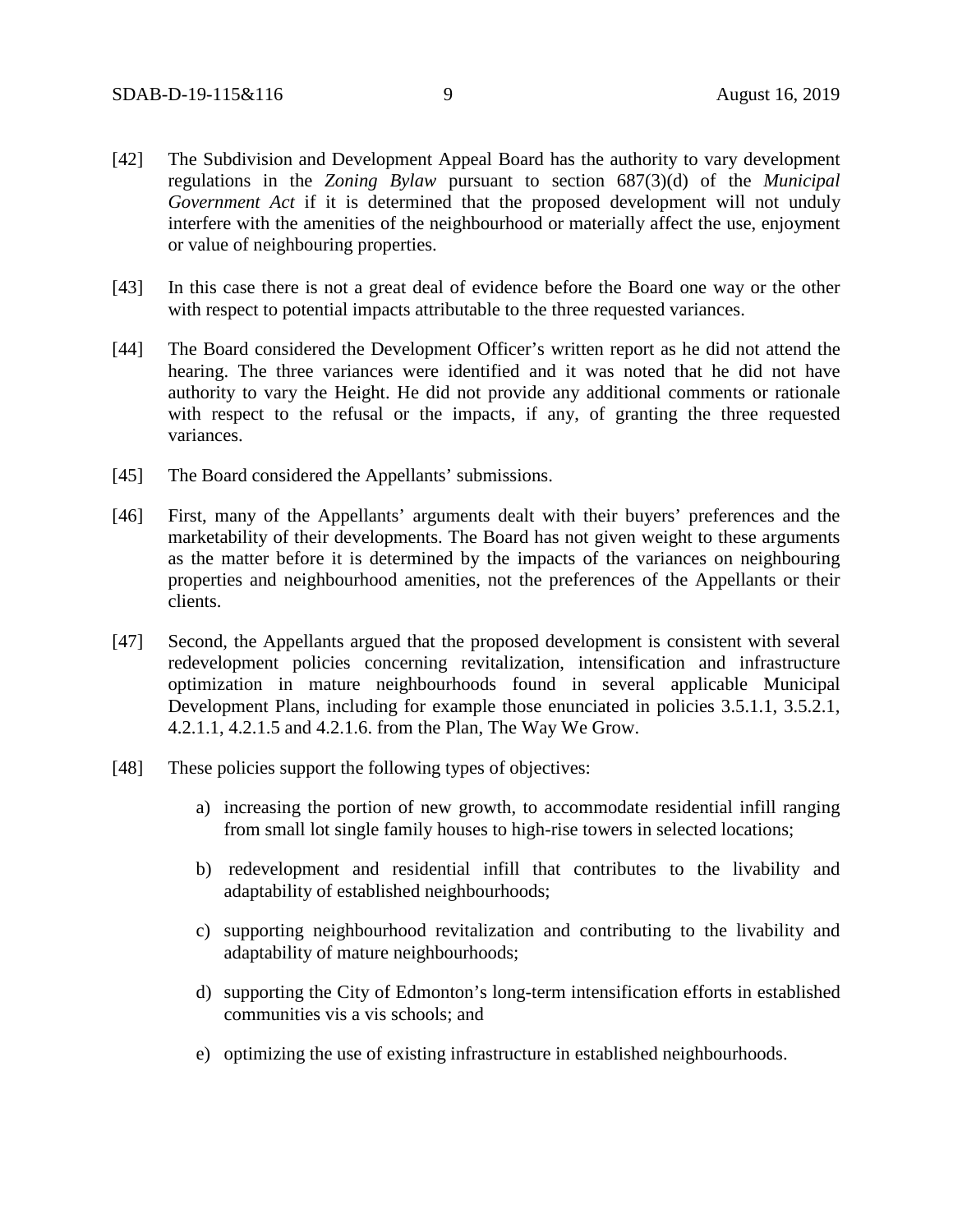- [49] The Board acknowledges these objectives are part of the applicable Plans, and may be advanced by the addition of two new Single Detached Houses, but it finds that the three requested variances are not particularly relevant to the specified general objectives in the Way We Grow or the other cited Plans.
- [50] Third, the Appellants supplied evidence to show that there are precedents with similar Heights in the broader Millcreek area. There is a four Storey building at the end of the block face and there are other homes with front attached garages which have a similar effect. These examples were not significantly persuasive for the Board. The Appellants did not provide details with respect to applicable *Zoning Bylaw* regulations at the time of approval, details of approval or actual measurements. Further, the Board is not bound by precedent and has considered these two cases on their own merit.
- [51] Fourth, the proposed developments are located on sloped lots with a significant increase in elevation from the front to the rear lot lines which creates some practical issues, opportunities and impacts that differ from flatter lots.
- [52] Finally, the Board considered the mixed evidence it received about the views of neighbouring property owners concerning the variances:
	- a. According to the Appellants, they canvassed the majority of the adjacent neighbours and reported the following: some had no concerns; some supported and even welcomed the developments; others were not in support, but the Appellants believed that the opposition stemmed largely from concerns with design choices as one neighbour would have preferred a duplex.
	- b. In his written report, the Development Officer notes "There is a concern from the neighbor/s regarding Height potential overlook into the adjacent properties."
	- c. Three emails were received from neighbouring property owners in opposition to the proposed developments. Two neighbours attended the hearing. They believe that developments should be fully compliant with the *Zoning Bylaw*. Their main concerns related to the Height of the buildings and privacy impacts. The neighbours expressed the following additional concerns: the developments would increase density; create a precedent for higher buildings; result in a design inconsistent with the historic design and vernacular of Old Strathcona; and create privacy concerns and slope stability issues. The Board notes that none of requested variances deal with density, design or slope stability.
- [53] The Board notes that none of the requested variances deal with density or slope stability, and there is no regulation requiring the design of new developments in the RF2 zone to be consistent with the historical architecture of Old Strathcona. The Board allows the variances for the following reasons.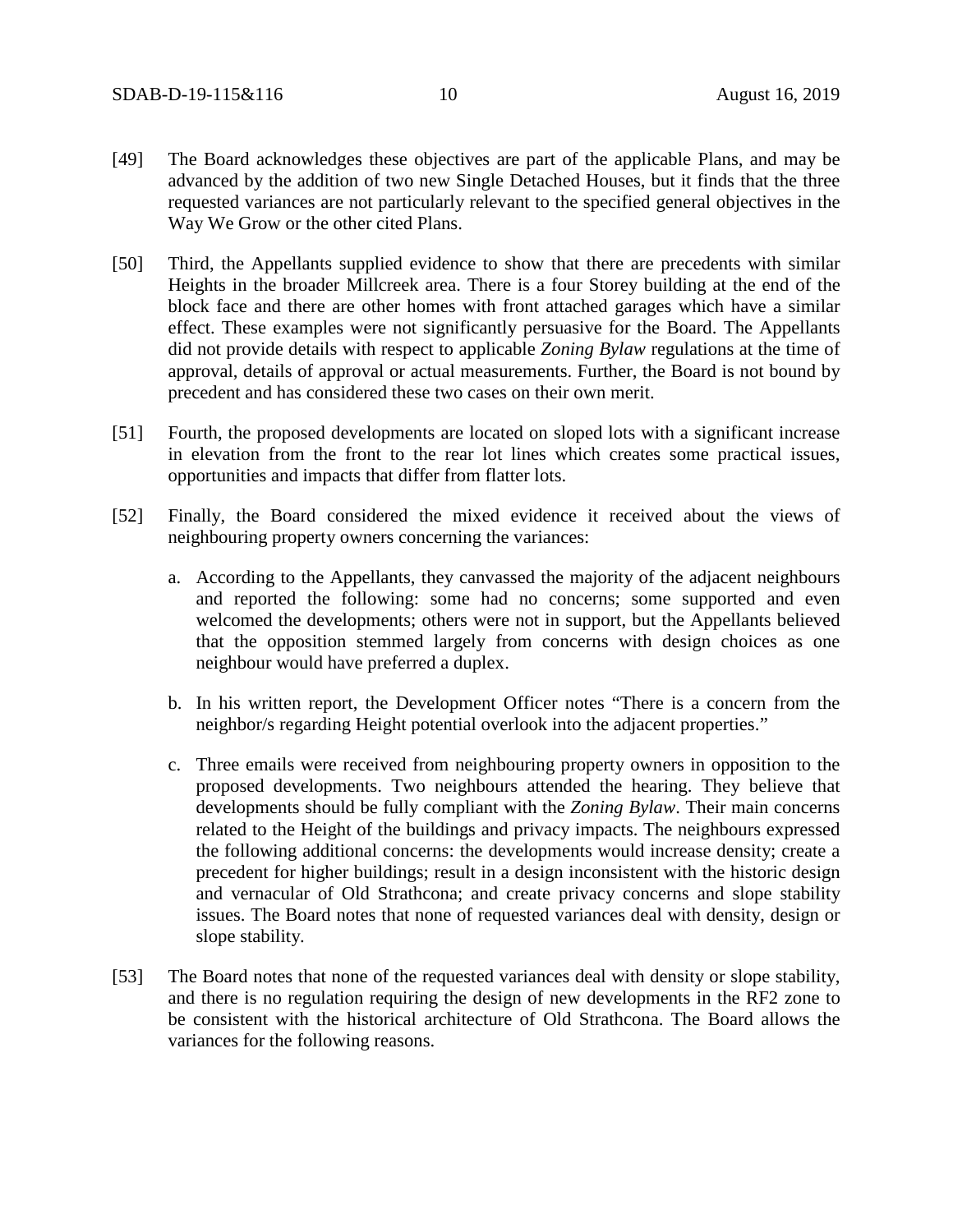## *i. Privacy Screening*

- 1. Section 814.3(8)(c) of the *Zoning Bylaw* requires privacy screening shall be incorporated to reduce direct line of sight into the windows of the Dwelling on the Abutting Dwellings.
- 2. The adjacent neighbour immediately west of the subject Sites was concerned about privacy for his front veranda and overlook of his windows and rear yard from the uppermost decks. The neighbour immediately east of the subject Sites has a second floor balcony facing the proposed developments and did not make any submissions.
- 3. The two proposed third floor decks are located on the front of the Dwellings and are visible to one another. Each deck is set back 1.0 metres from the side elevations facing one another. Each deck incorporates partial privacy screening in the form of an eight-foot, solid wall along the majority of the elevations facing out toward the side lot lines shared with adjacent existing properties immediately to the east and west.
- 4. Given the step back location of the front decks and the privacy screening indicated on the plans, the Board finds there will be no sightlines into the adjacent rear yards or windows of abutting dwellings. Any impact on privacy of the front yard for the neighbour to the west will be ameliorated by the existing trees and the fact that their front veranda is covered by a solid roof.
- 5. The privacy concerns with respect to the neighbouring property across the road is mitigated as the two properties are separated by the street, the front setbacks for the proposed dwellings are set at 8.05 metres from the front lot lines according to the plot plans, and the deck is stepped back an additional 1.0 metres from the front elevations of the dwellings. Further, the Board notes that sight lines in this case will exist regardless of the privacy screening facing the roadway due to the overall slope of this portion of the neighbourhood and will probably be greater from the compliant first and second Storey windows on the proposed Single Detached Houses than from the decks.

#### *ii. Height*

- 1. The Development Officer provided no opinion regarding Height.
- 2. The Board considered that the proposed design involves the removal of significant portions of the Front Yards to make them level and expose the basements for walk out access.
- 3. The Board also considered that the adjacent neighbour to the east has also removed a significant portion of their sloped Front Yard to accommodate a double front attached garage with a level Driveway.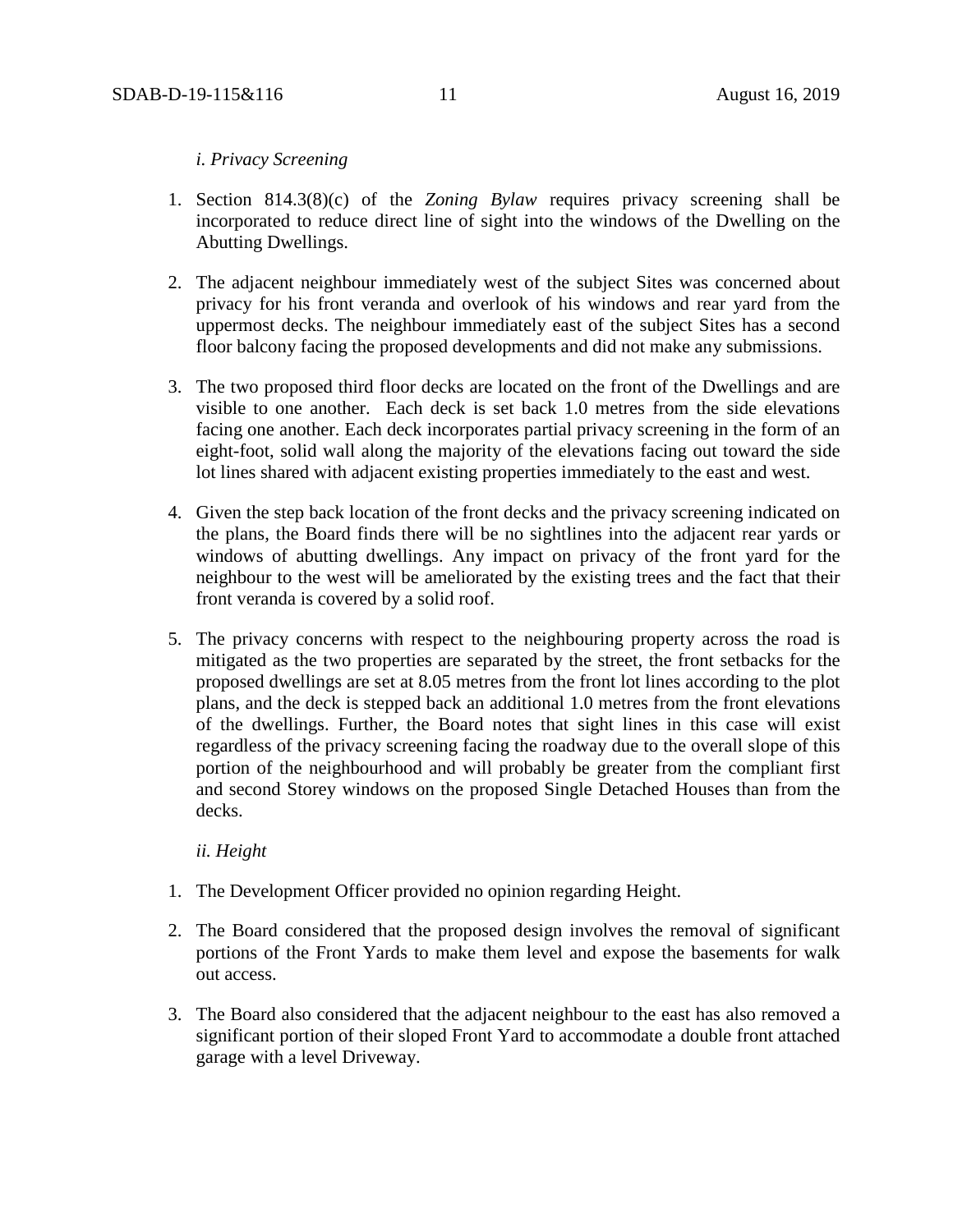- 4. The Board notes that removing a significant portion of the Front Yard to accommodate a walk out basement or front garage may add to the appearance of Height when viewed from the front of the lot. However, this design feature does not require a variance for overall Height of the proposed developments.
- 5. In these two cases, the variance for overall Height is required only to accommodate the third floor loft areas.
- 6. According to the stamped plans, these loft areas are 438 square feet (approximately half the floor area of the other floors). The roofs for these lofts are recessed approximately four feet from the rear elevations and more than 14 feet from the front elevations of the Single Detached Houses.
- 7. The Board finds that the visual massing and impacts of the variance to Height is lessened by the size of the loft areas, as well as the fact that the higher roof areas are significantly recessed from the front elevations. The recessed upper lofts will also be less visible to passersby from street level due to the slope of the lots.
- 8. Given these circumstances, the Board finds that the variance to Height will not add materially to the overall impact and appearance of the proposed developments from the street.

*iii. Unenclosed Steps*

- 1. The plans show stairs to access the front entries of homes on the subject Sites. The variance for the stairs is required due to the relative elevations of the front entries for the dwellings and the hollowed out portions of their respective Front Yards.
- 2. Given the sloped topography of the immediate area, the Board notes that front stairs in some form with a similar number of risers to access the Dwellings will be required. Stairs are characteristic given the sloped neighbourhood and the proposed developments will not detract from neighbouring properties.
- 3. However, the Board also considered that the drawings and renderings appear to indicate that almost the entire Front Yards are to be level concrete, which may amplify the impact of the proposed stairs. The Board therefore clarifies that the Appellants are not being granted any variance to the requirement for landscaping in these yards. The Board imposes a condition to require compliance with section 55.2(g) of the *Zoning Bylaw*, which states that "all Yards visible from a public roadway, other than a Lane, shall be seeded or sodded". In short, to ameliorate the impact in Height, the Board is adding the condition that the Appellants must landscape the front of the property. During the hearing, the Appellants indicated that despite the notation on the Plan, they did not intend that the entire Front Yard areas be concrete and that they were willing to consent to this condition.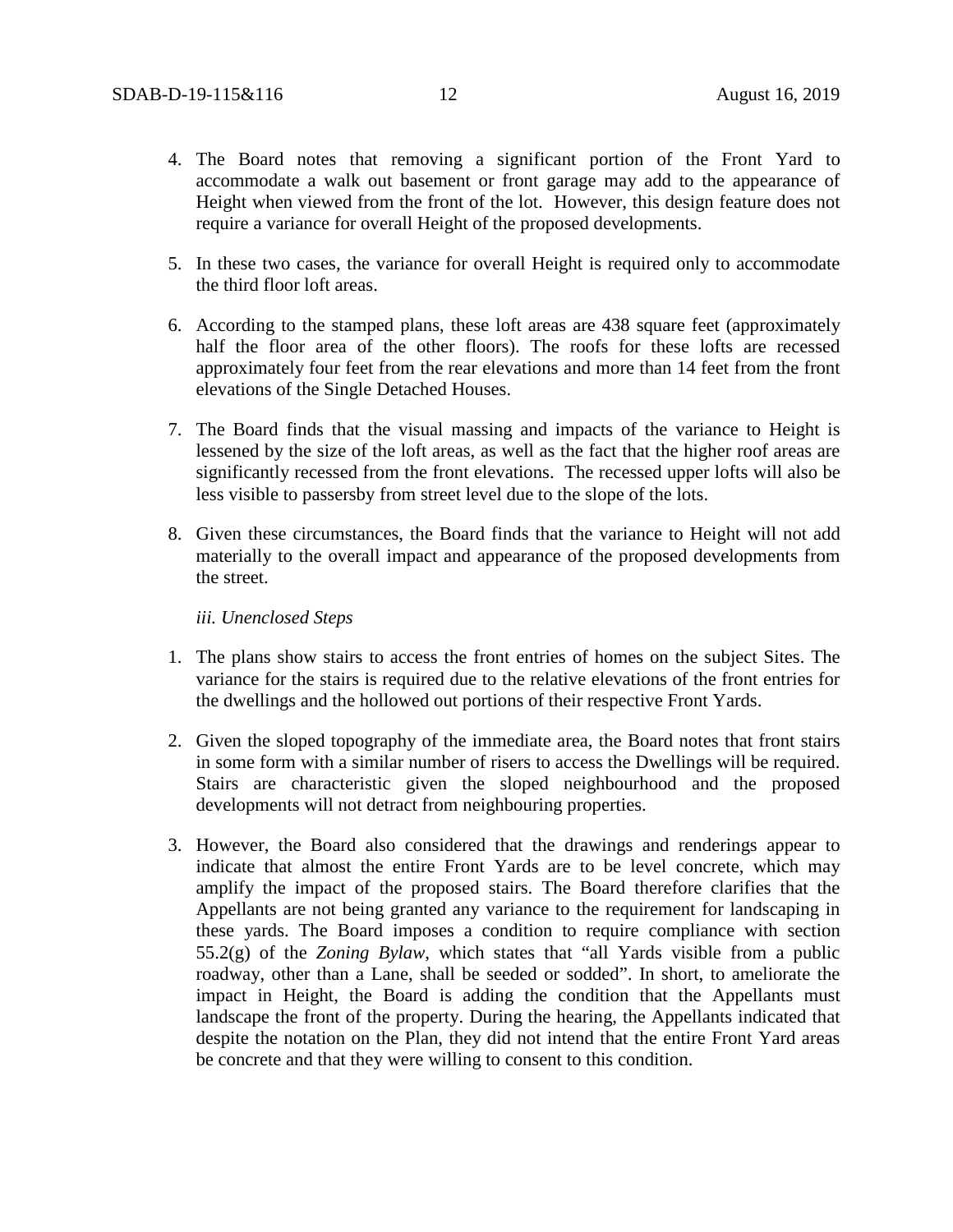[54] For the above reasons, it is the opinion of the Board that the proposed development will not unduly interfere with the amenities of the neighbourhood, nor materially interfere with or affect the use, enjoyment or value of neighbouring parcels of land.

> Ms. K. Cherniawsky, Presiding Officer Subdivision and Development Appeal Board

Board Members in Attendance: Mr. B. Gibson; Ms. M. McCallum; Ms. E. Solez; Mr. C. Buyze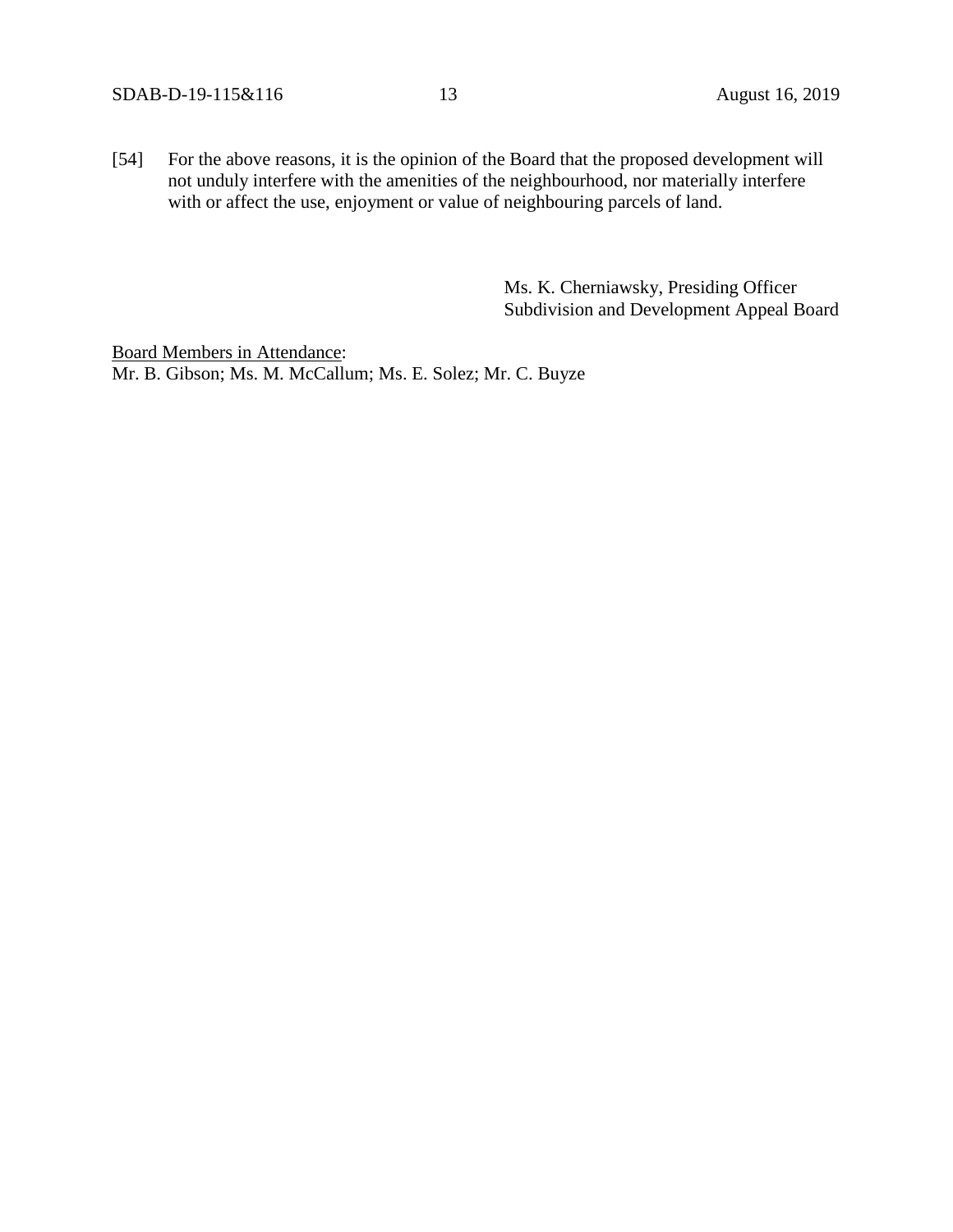## **Important Information for the Applicant/Appellant**

- 1. This is not a Building Permit. A Building Permit must be obtained separately from Development & Zoning Services, located on the 2nd Floor, Edmonton Tower, 10111 – 104 Avenue NW, Edmonton, AB T5J 0J4.
- 2. Obtaining a Development Permit does not relieve you from complying with:
	- a) the requirements of the *Edmonton Zoning Bylaw*, insofar as those requirements have not been relaxed or varied by a decision of the Subdivision and Development Appeal Board,
	- b) the requirements of the *Alberta Safety Codes Act*,
	- c) the *Alberta Regulation 204/207 – Safety Codes Act – Permit Regulation*,
	- d) the requirements of any other appropriate federal, provincial or municipal legislation,
	- e) the conditions of any caveat, covenant, easement or other instrument affecting a building or land.
- 3. When an application for a Development Permit has been approved by the Subdivision and Development Appeal Board, it shall not be valid unless and until any conditions of approval, save those of a continuing nature, have been fulfilled.
- 4. A Development Permit will expire in accordance to the provisions of Section 22 of the *Edmonton Zoning Bylaw 12800*, as amended.
- 5. This decision may be appealed to the Alberta Court of Appeal on a question of law or jurisdiction under Section 688 of the *Municipal Government Act*, RSA 2000, c M-26. If the Subdivision and Development Appeal Board is served with notice of an application for leave to appeal its decision, such notice shall operate to suspend the Development Permit.
- 6. When a decision on a Development Permit application has been rendered by the Subdivision and Development Appeal Board, the enforcement of that decision is carried out by Development & Zoning Services, located on the 2nd Floor, Edmonton Tower, 10111 – 104 Avenue NW, Edmonton, AB T5J 0J4.

*NOTE: The City of Edmonton does not conduct independent environmental checks of land within the City. If you are concerned about the stability of this property for any purpose, you should conduct your own tests and reviews. The City of Edmonton, when issuing a development permit, makes no representations and offers no warranties as to the suitability of the property for any purpose or as to the presence or absence of any environmental contaminants on the property.*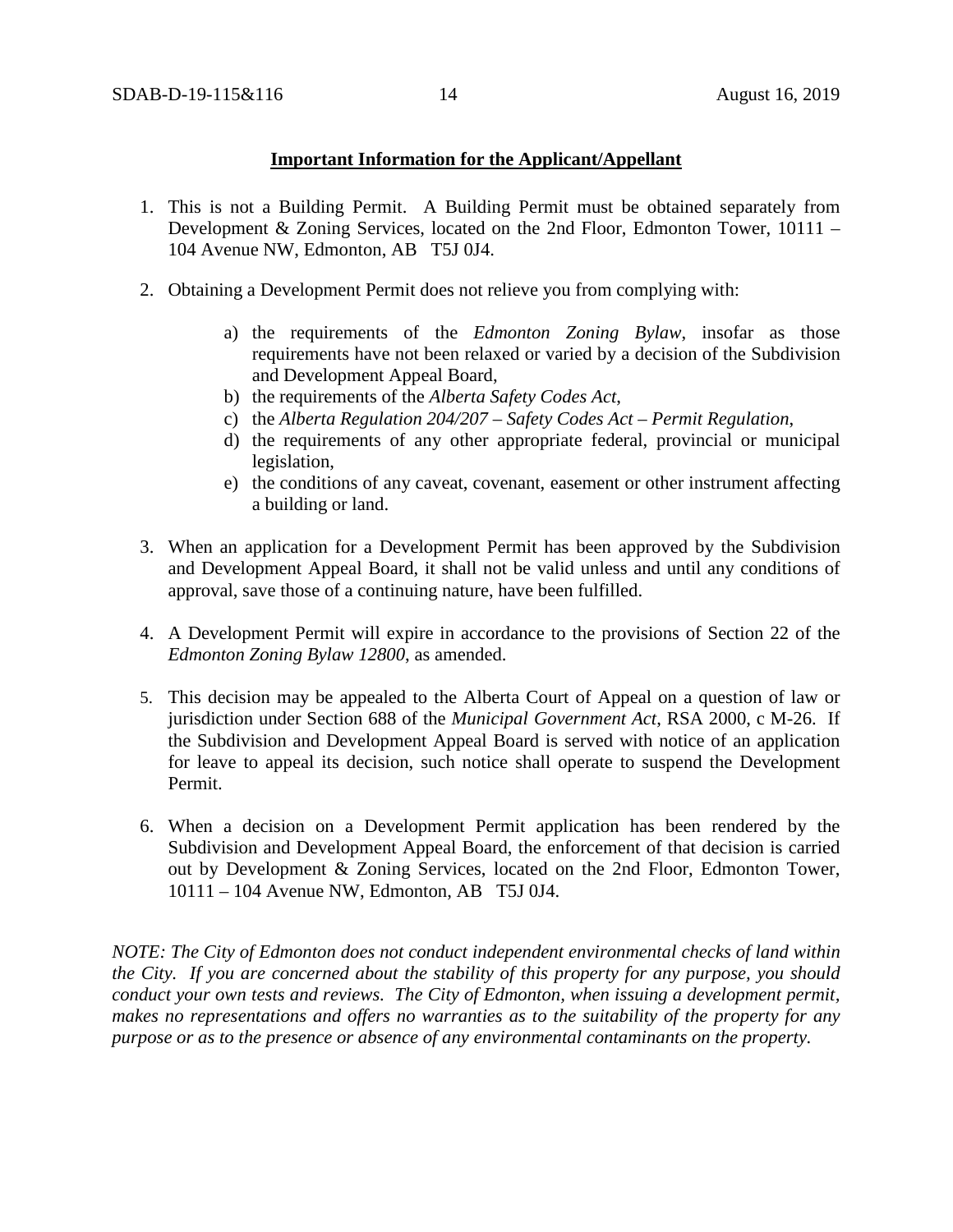

Date: August 16, 2019 Project Number: 312131072-001 File Number: SDAB-D-19-117

# **Notice of Decision**

[1] On August 1, 2019, the Subdivision and Development Appeal Board (the "Board") heard an appeal that was filed on **July 3, 2019**. The appeal concerned the decision of the Development Authority, issued on June 27, 2019, to refuse the following development:

# **Construct an ancillary administrative office building to an existing Senior's Apartment Housing facility.**

- [2] The subject property is on Plan 9724004 Blk 10 Lot 6, located at 12603 135 Avenue NW and Plan 9724010 Unit 1, located at 12511 - 135 Avenue NW, within the DC2.897 Site Specific Development Control Provision.
- [3] The following documents were received prior to the hearing and form part of the record:
	- A copy of the Development Permit application with attachments, proposed plans, and the refused Development Permit;
	- The Development Officer's written submission; and
	- The Appellant's written submissions including photographs.
- [4] The following exhibit was presented during the hearing and forms part of the record:
	- Exhibit A Google Aerial Map.

## **Preliminary Matters**

- [5] At the outset of the appeal hearing, the Presiding Officer confirmed with the parties in attendance that there was no opposition to the composition of the panel.
- [6] The Presiding Officer outlined how the hearing would be conducted, including the order of appearance of parties, and no opposition was noted.
- [7] The appeal was filed on time, in accordance with section 686 of the *Municipal Government Act*, RSA 2000, c M-26.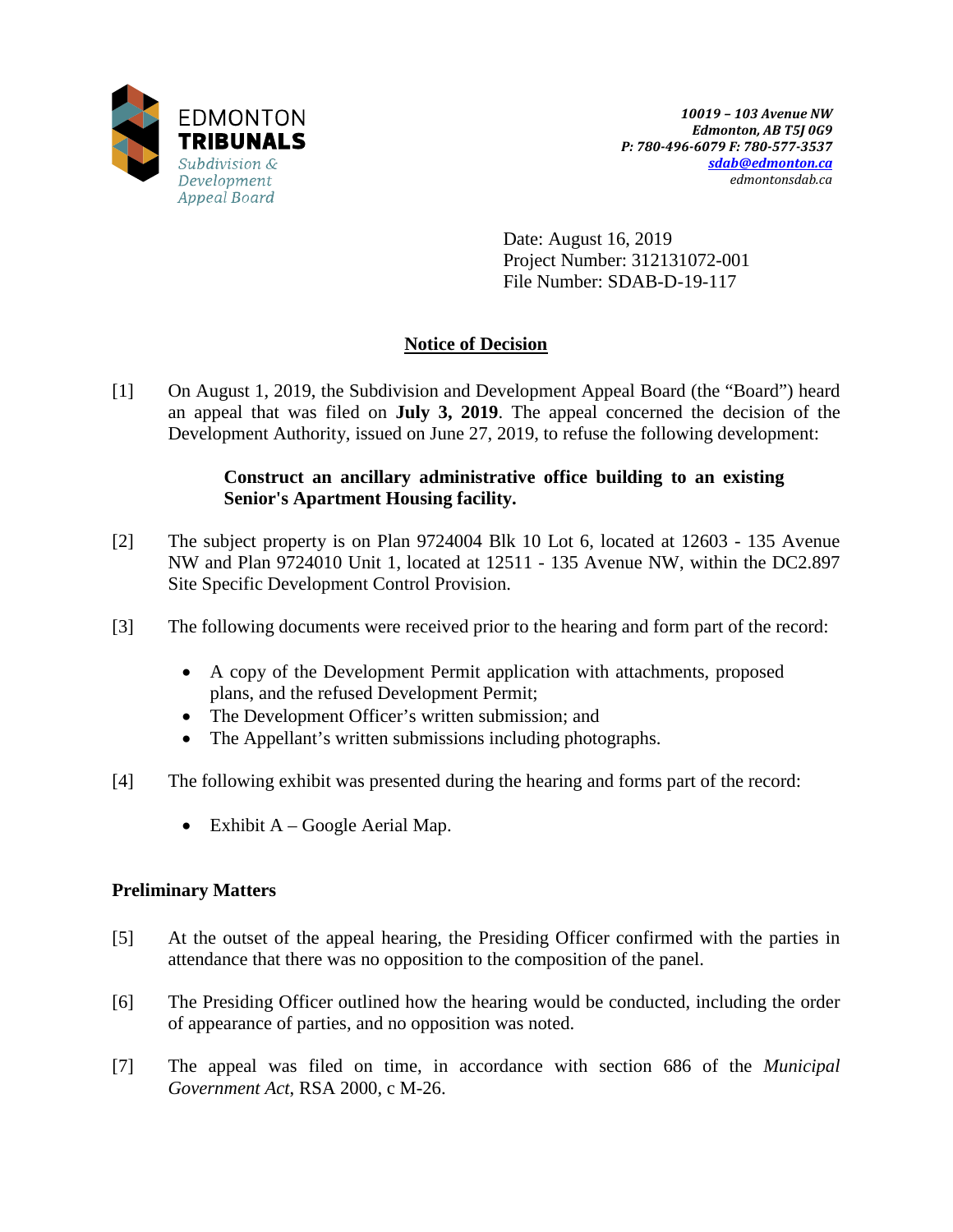## **Summary of Hearing**

- *i) Position of the Development Officer, Mr. J. Angeles*
- [8] Mr. Angeles provided the following information in response to questions by the Board:
	- a) When reviewing the application he looked at the similarity of the proposed development and Appendix I.
	- b) The proposed administration building is not in general conformance with Appendix I because it is a stand-alone structure. This additional structure is not included in the site plan of Appendix I.
	- c) He consulted with the City Law Branch to ensure that they were reviewing the proposed development correctly.
	- d) He confirmed that the only way a Direct Control District can be modified is through City Council.
	- e) The Development Authority included all reasons for refusal as part of the decision to ensure the building is designed as outlined in the DC2.
	- f) With respect to the other reasons for refusal, the Development Officer made the following responses:
		- a. This Direct Control District also states that design techniques, inclusive of the use of sloped roofs, stepped building design and the use of variations in setbacks and articulation of building facades, shall be employed to minimize the perception of massing when viewed from the low density residential areas to the north, east and west. (Reference Section DC2.897.4.k).
		- b. In his opinion, in addition to not being in general conformance with Appendix I, the proposed development does not have sloped roofs, stepped building design and the use of variations in setbacks and articulation of building facades with regard to design techniques as required by DC2.897.4.k.
		- c. There is a commercial building directly across the street and there are residential properties across the street to the north of the location of the proposed building on subject site.
		- d. A new landscaping plan would also be required to show compliance with the applicable landscaping regulations.
	- g) Mr. Angeles is not aware of any rezoning application pertaining to the subject site.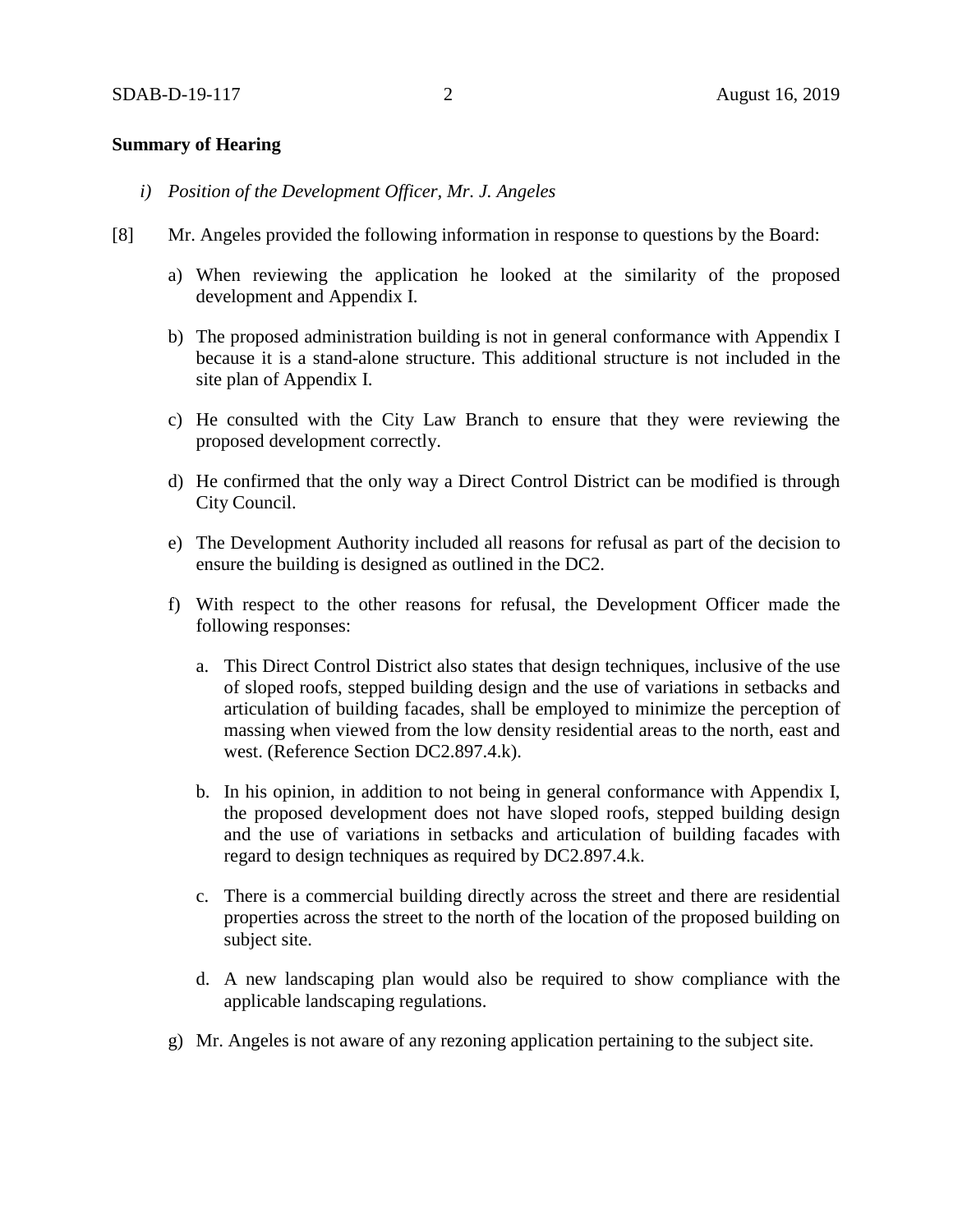- *ii) Position of Mr. E. Gooch, representing the Appellant, MPM Project Management, who was accompanied by Mr. S. Terlson, representing Shepherd's Care Foundation and Ms. M. Gerard, representing Interscape Interior Design.*
- [9] The proposed development complies in all ways possible with the regulations in the DC2.897 Site Specific Development Control Provision, except that it is not outlined in Appendix I. They agree with the Development Officer on this point. They have run out of space for staff, who are currently working in crowded conditions and inappropriate places, such as tables in the cafeteria.
- [10] The Board should consider other factors. The proposed development will be characteristic with the existing buildings on the subject site. It will be a hardship if they have to appear before City Council to amend the DC2. The parking, floor area ratio, and height, all comply with the regulations of the Bylaw. Accordingly, they ask the Board to help them to go forward.
- [11] The Presiding Officer indicated that the Board is bound by section 685(4) of the *Municipal Government Act* that states:

 $685(4)$  Despite subsections  $(1)$ ,  $(2)$  and  $(3)$ , if a decision with respect to a development permit application in respect of a direct control district

- (a) …
- (b) is made by a development authority, the appeal is limited to whether the development authority followed the directions of council, and if the subdivision and development appeal board finds that the development authority did not follow the directions it may, in accordance with the directions, substitute its decision for the development authority's decision.
- [12] Mr. Terlson stated that they appeared before City Council to amend the DC2 for the existing cottage which did not appear on Appendix I at the time it was built and Council had added it to Appendix I in 2015.
- [13] The proposed building does not appear on Appendix I because it was impossible to contemplate when they rezoned. They are frustrated that anytime they have a development on the subject site they have to appear before City Council to have it approved. This process places a restriction on developments for seniors in their facility which is not in their best interest.
- [14] They have put a lot of work into the plan and now that work is going by the way side. The Development Officer indicated to them that the proposed development was going to be approved until his supervisor reviewed the proposed application and indicated that the proposed development should be refused.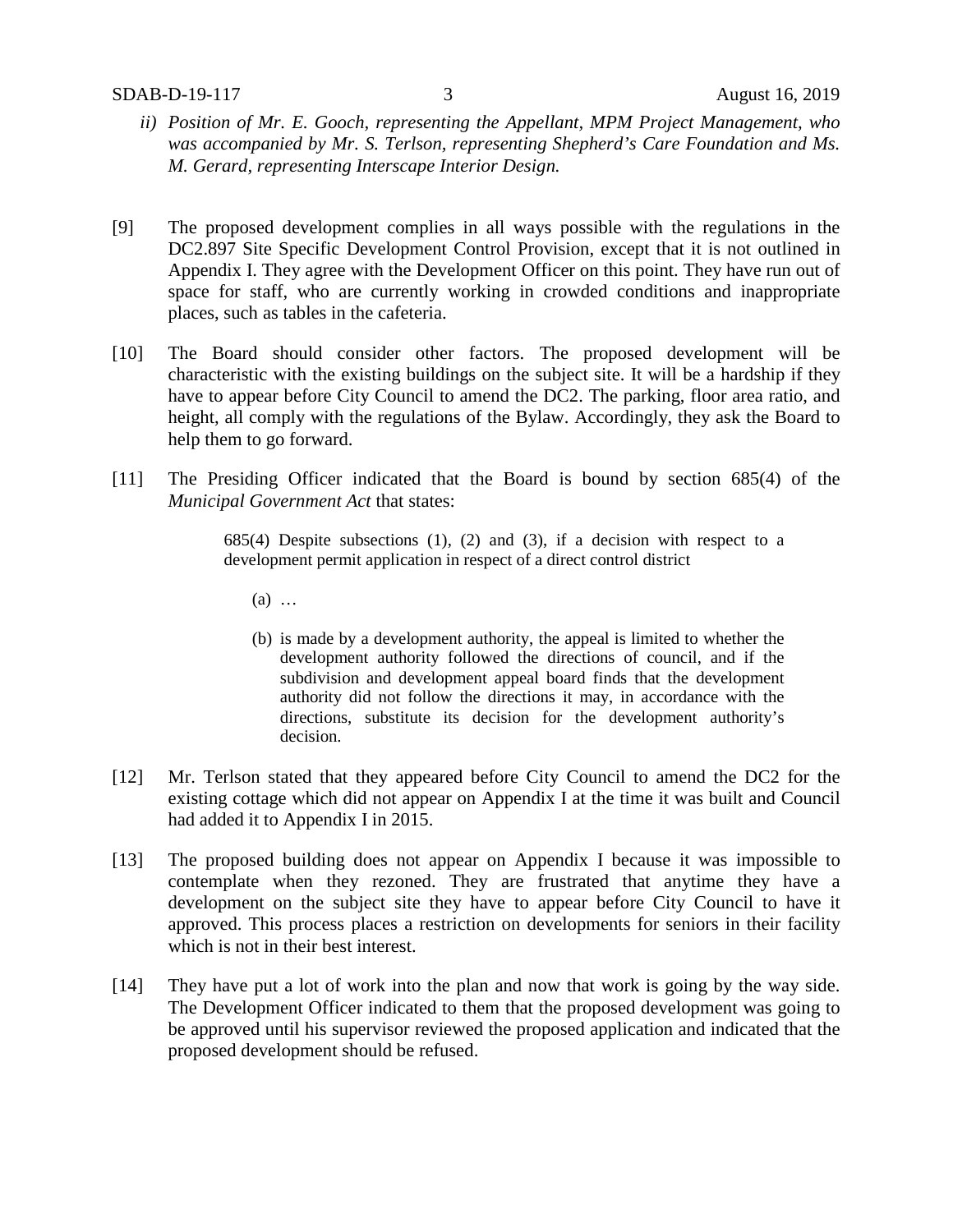- [15] Ms. Gerard stated that they conducted community consultation with 150 individuals and received signatures from one third of them in support of the proposed development.
- [16] The Presiding Officer acknowledged the Appellant's statements and asked the Appellants to indicate how the Development Officer did not follow the directions of City Council when he refused the development.
- [17] Mr. Gooch indicated that if the proposed development was not approved by the Board then they would have no choice but to appear before City Council.
- [18] Ms. Gerard referred to a drawing of the area showing that the proposed development is complementary with the other buildings on the subject site.
- [19] The Board recessed for a short time to deliberate the matter.
- [20] Upon reconvening, the Presiding Officer reiterated that the Board is bound by the Court of Appeal and section 685(4) of the *Municipal Government Act*.
- [21] Mr. Terlson and Mr. Gooch reiterated how the proposed development came to this point and how they feel the Board should hear the merits of the appeal. They feel this decision by the Development Officer is inconsistent with previous decisions, particularly the earlier instance where a building was approved and then later added to Appendix I by Council. They argue that the same process should apply in this case.
- [22] The Board recessed for a short time to allow the parties to discuss any further points to present to the Board.
- [23] Upon reconvening, Mr. Terlson indicated that their earlier concession about inconsistency with the Appendix I is not correct and asked to make further submissions. In their view, there should be consistency in the decisions rendered by the City regarding new developments on the subject site. Some buildings were developed and added to Appendix I after a development permit was issued. The Development Officer failed to follow the directions of City Council, as in the past, buildings on the subject site were approved prior to being added to Appendix I in 2015. In his opinion, the Development Officer did not follow the correct process.
- [24] He reiterated that the Development Officer was going to approve the proposed development until his Supervisor advised him to refuse the development permit application.
- [25] With regard to the other two reasons for refusal, Ms. Gerard stated that the proposed landscaping plan complies with section 55.3 of the *Edmonton Zoning Bylaw*.
- [26] In their opinion, the landscaping was dealt with prior to the permit being refused in other plans so it should not be a reason for refusal.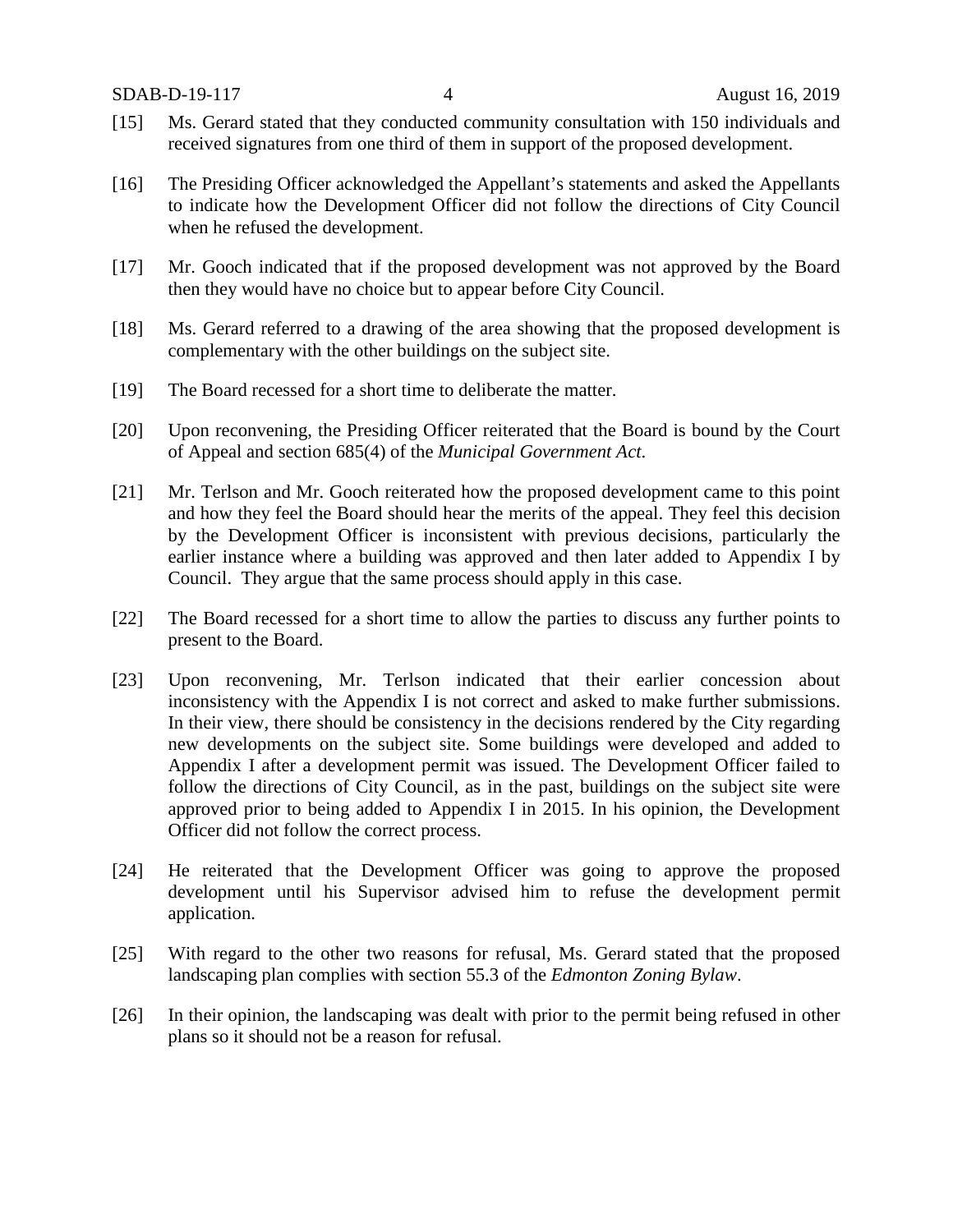## **Decision**

[27] The appeal is **DENIED** and decision of the Development Authority is **CONFIRMED**. The development is **REFUSED**.

## **Reasons for Decision**

- [28] The proposed development is to construct an ancillary administrative office building to an existing Senior's Apartment Housing facility. According to the Appellants' application the proposed accessory building is comprised of three floors with a gross floor area of 1266 square metres.
- [29] The proposed development is within the DC2.897 Site Specific Development Control Provision; therefore, section 685(4) of the *Municipal Government Act* (the *Act*) applies. It states:

685(4) Despite subsections  $(1)$ ,  $(2)$  and  $(3)$ , if a decision with respect to a development permit application in respect of a direct control district

- (a) …
- (b) is made by a development authority, the appeal is limited to whether the development authority followed the directions of council, and if the subdivision and development appeal board finds that the development authority did not follow the directions it may, in accordance with the directions, substitute its decision for the development authority's decision.
- [30] DC2.897 provides regulations specific to the subject Site. It states in part at DC2.897.4.a "Development shall be in general conformance with Appendix I."
- [31] Appendix I is a Site Layout showing the property line and accesses to surrounding roadways, parking areas, a courtyard and the outlines of several buildings including: Shepherd's Inn, Health & Wellness Centre, Shepherd's Manor, Addition and Shepherd's Place.
- [32] According to his written report and oral submissions, the Development Officer's primary reason for refusal was that the proposed building is not in general conformance with Appendix I because it does not appear on Appendix I.
- [33] All of the parties were in agreement that the proposed three-storey administrative building does not appear on Appendix I. The Board notes that the proposed location for the building on Appendix I is partially designated as a parking area and partially undesignated.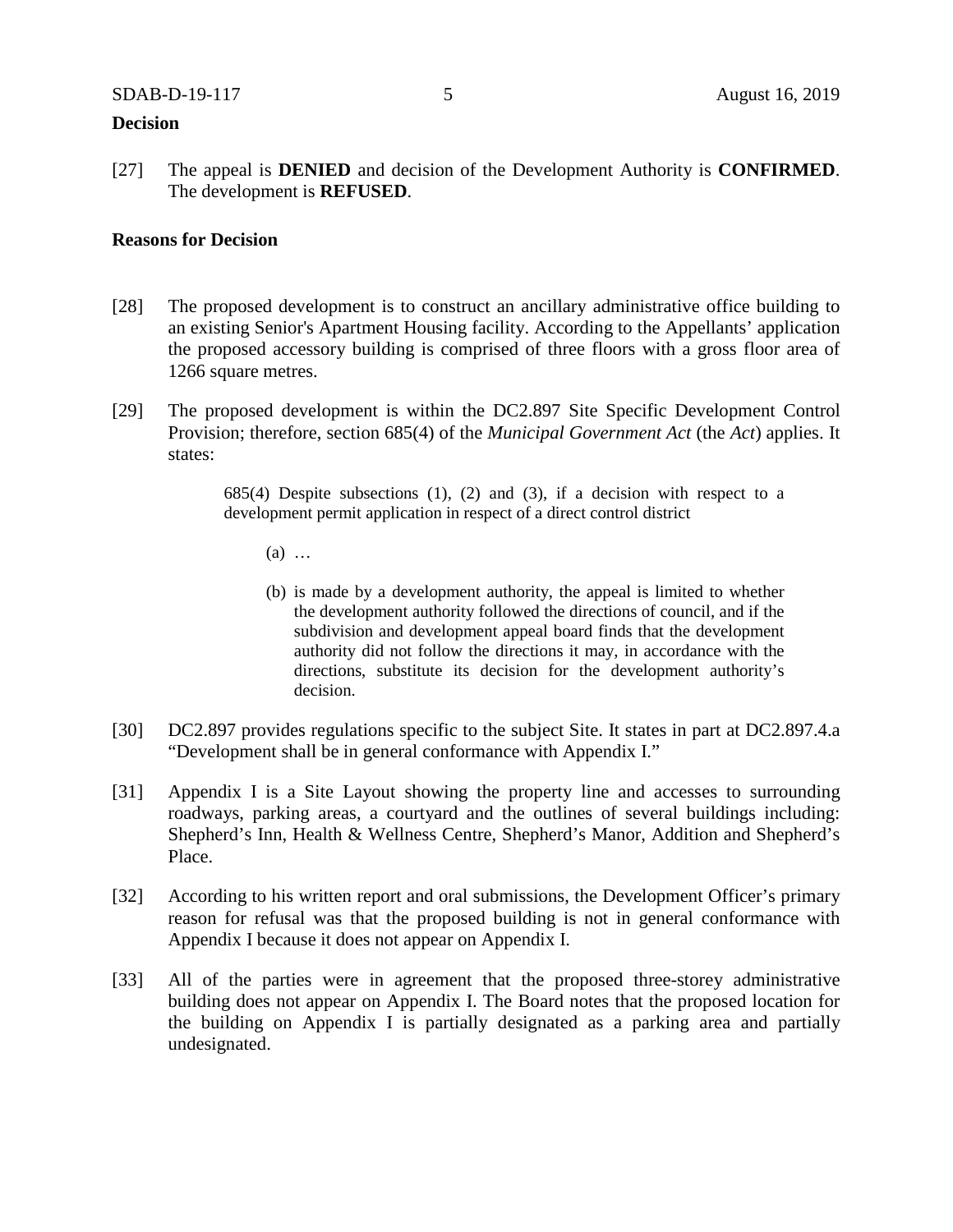### SDAB-D-19-117 6 August 16, 2019

- [34] The Appellants initially agreed that the proposed building was not in general conformance with Appendix I, but subsequently argued that it was in general compliance. In their view, future development cannot be anticipated and the Development Officer failed to follow the directions of City Council because in the past a previously approved building did not appear on Appendix I and was added after the fact by City Council in a subsequent amendment to the DC2 Bylaw. In their view, the same process should be followed in this case for consistency.
- [35] The Board prefers the position of the Development Officer that because the proposed development, a three-storey building, does not appear on Appendix I it is contrary to DC2.897.4.a, a mandatory regulation within the Site Specific Direct Control District.
- [36] Therefore, the Board finds that the Development Officer followed the directions of City Council in denying the application.
- [37] The Board's authority to hear this appeal is governed by the *Act*. Given the Board's finding that the Development Officer followed the directions of City Council, per section 685(4) of the *Act* it has no authority to consider the merits of this appeal or substitute its decision for the Development Officer's decision.

Ms. K. Cherniawsky, Presiding Officer Subdivision and Development Appeal Board

Board Members in Attendance: Mr. B. Gibson; Ms. M. McCallum; Ms. E. Solez; Mr. C. Buyze